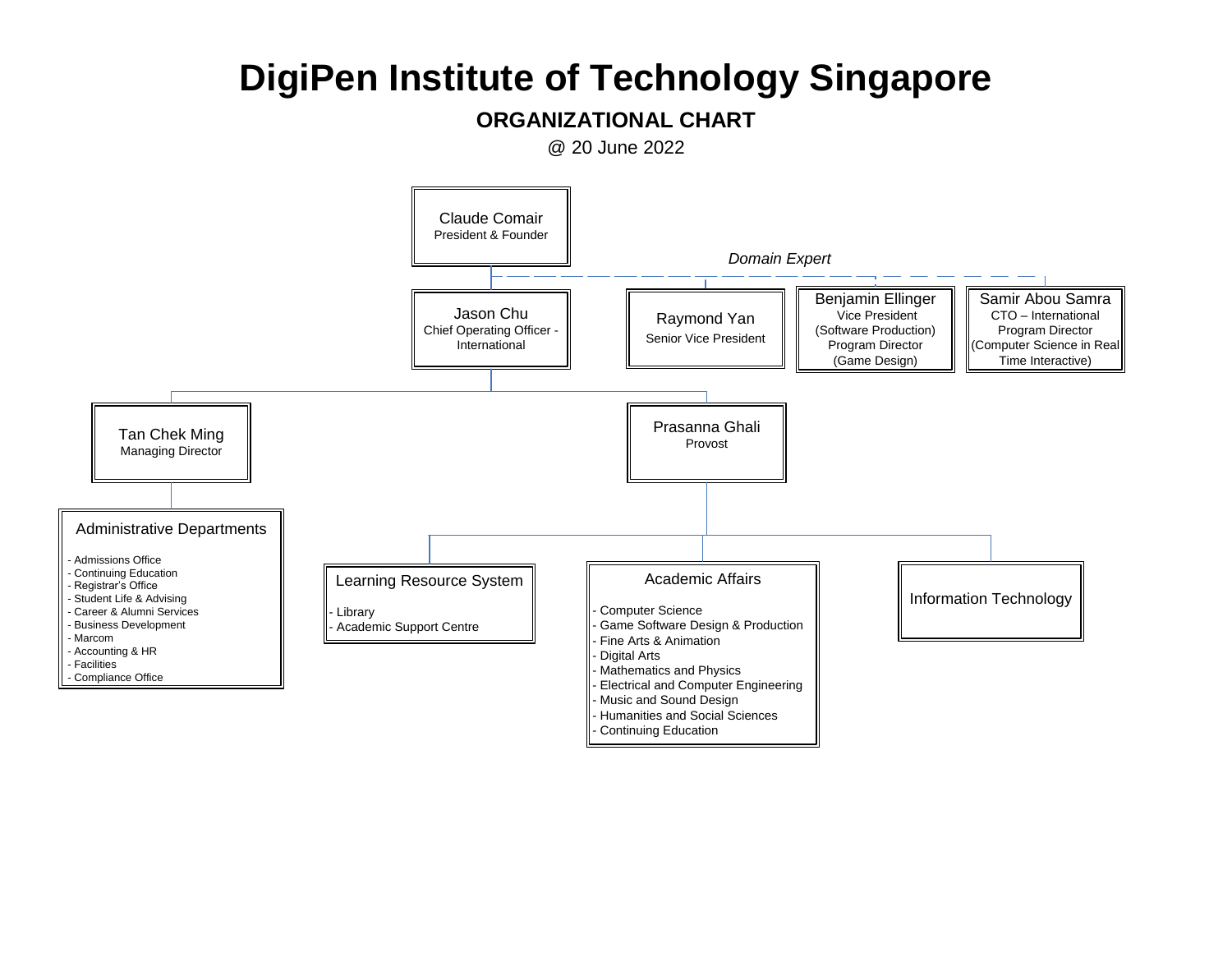#### **ORGANIZATIONAL CHART**

@ 20 June 2022

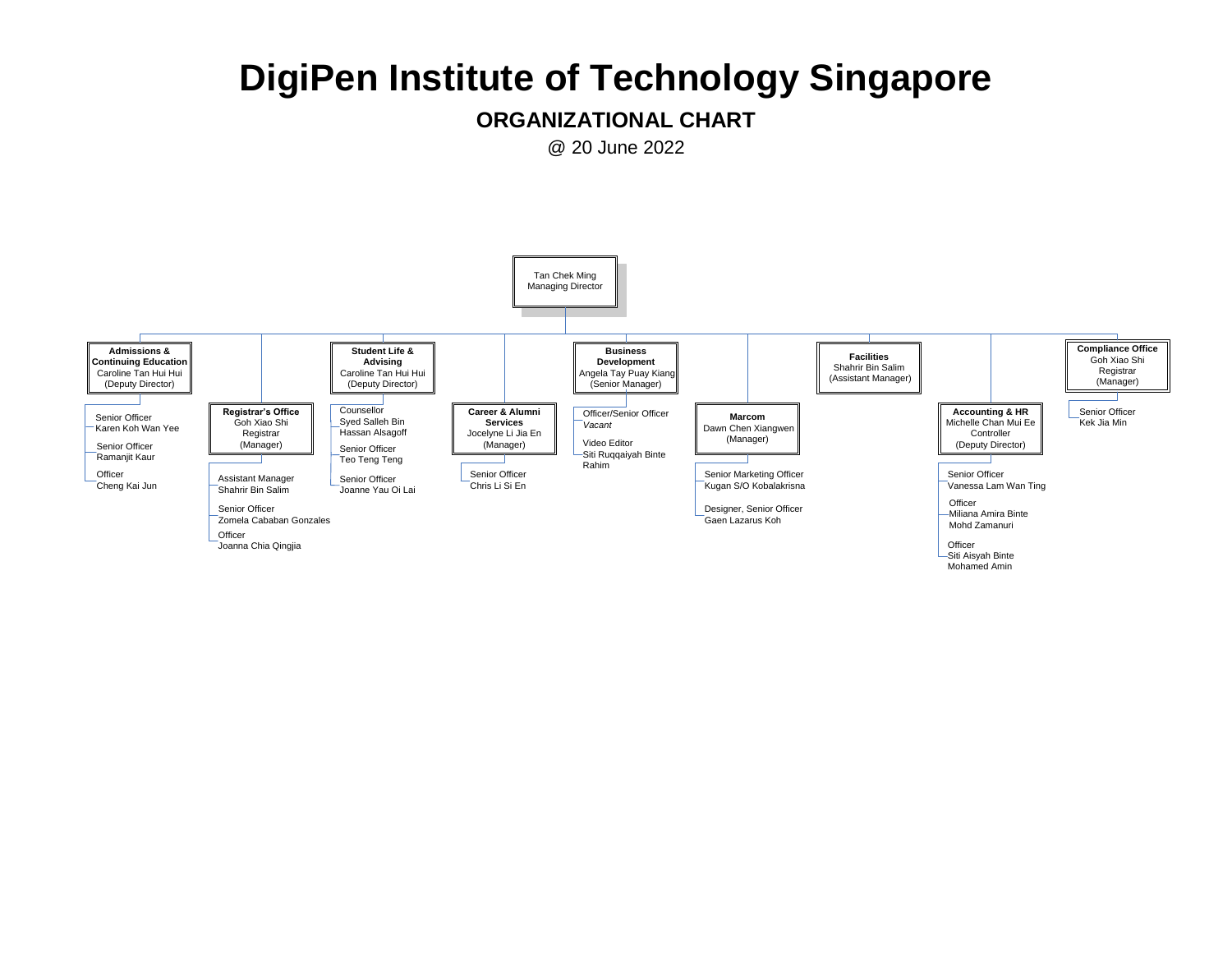### **ORGANIZATIONAL CHART**

@ 20 June 2022